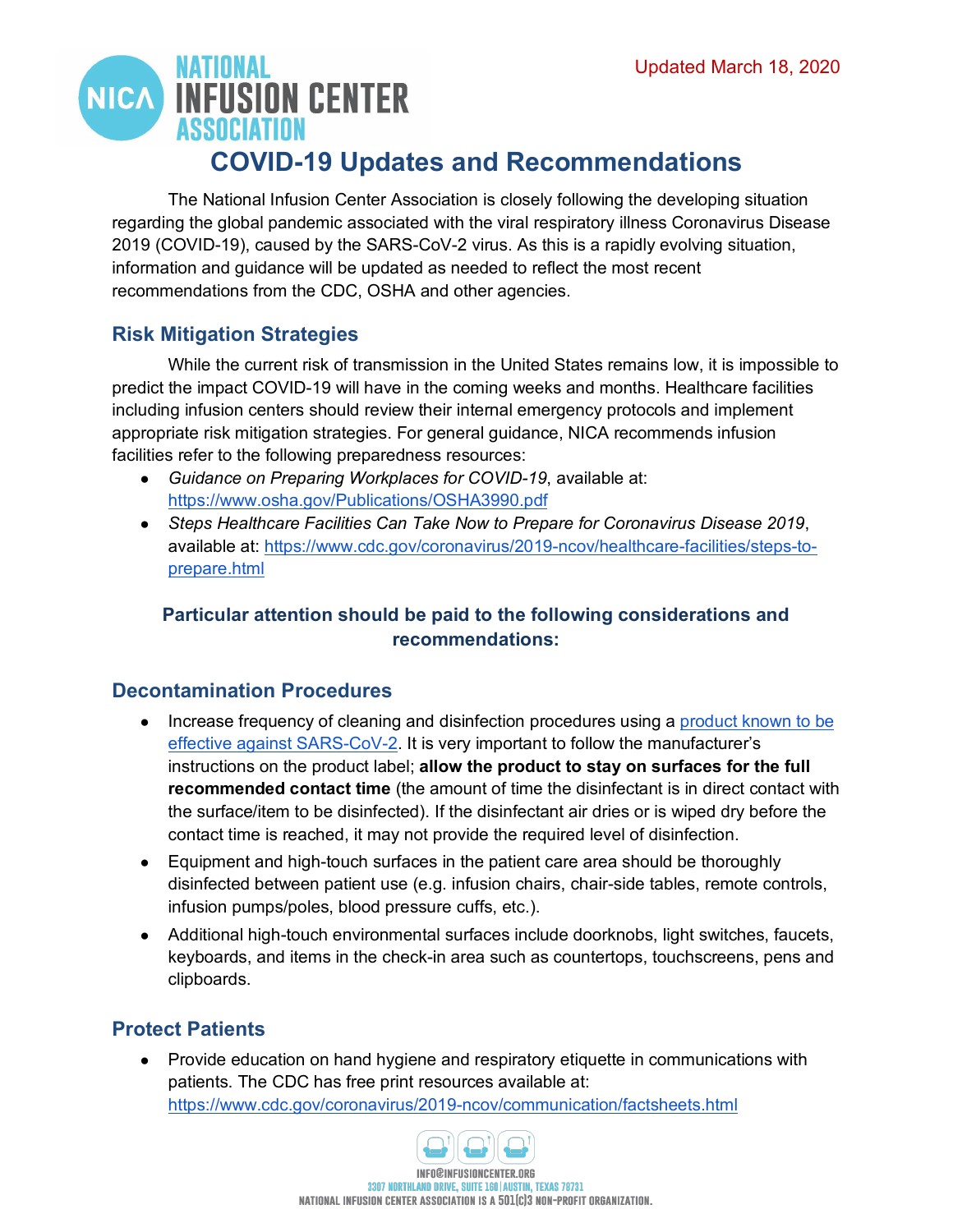

- Consider having patients wait for their appointment in their vehicle, using their mobile phone to communicate with staff. As some patients may use public transportation or are otherwise unable to wait in a vehicle, modify waiting room to allow for social distancing (reducing seating capacity, place chairs 6 feet apart).
- Screen patients to assess their risk of COVID-19 infection. Ideally this should be done by phone prior to their scheduled appointment, however if this isn't possible it should be done immediately upon the patient's arrival to your facility. Consider positioning staff at the door to conduct risk assessments before patients enter the facility.
- Consider implementing risk assessment screening for visitors, limiting visitors, or restricting non-essential visitors all together to reduce facility-associated spread in areas experiencing community transmission.

## **Risk Assessment Screening**

Ask the following questions to assess risk based on symptoms, exposure and travel history:

- *Have you traveled to any of the following countries in the past 14 days?* [Provide patient with current list of [affected area with known widespread or sustained community](https://www.cdc.gov/coronavirus/2019-ncov/travelers/after-travel-precautions.html)  [transmission\]](https://www.cdc.gov/coronavirus/2019-ncov/travelers/after-travel-precautions.html). As of March 18 2020, countries meeting this criteria are China, Iran, Italy, Japan, South Korea, Europe, UK and Ireland.
- *Have you travelled to areas with known community transmission in the last 14 days?* As of March 18 2020, 18 states in the U.S. are experiencing community transmission. Refer to [CDC website](https://www.cdc.gov/coronavirus/2019-ncov/cases-updates/cases-in-us.html) for most recent information.
- *Have you had close contact[1](#page-1-0) with someone with a known or suspected case of COVID-19, or who is experiencing COVID-19 symptoms in the past 14 days?*
- Have you had close contact<sup>\*</sup> with a person who has traveled to an affected area [see above] *in the past 14 days?*
- *Have you participated in a conference or large meeting event in the last 14 days?*

Perform symptom screening by asking the following questions:

- *Do you have a fever of 100.4 F or greater?*
- *Are you experiencing respiratory symptoms, such as cough or shortness of breath?*

If symptom screen is **positive**:

- If patient is experiencing any warning signs (such as shortness of breath, difficulty breathing, persistent chest pain or pressure, confusion or lethargy, or bluish lips or face) they should be advised to seek emergency medical services immediately.
- Hold scheduled treatment and ensure patient contacts their primary care provider for guidance related to supportive care at home and/or testing according to current

<span id="page-1-0"></span><sup>&</sup>lt;sup>1</sup> Close contact is defined as: a) being within approximately 6 feet (2 meters) of a COVID-19 case for a prolonged period of time; close contact can occur while caring for, living with, visiting, or sharing a healthcare waiting area or room with a COVID-19 case; OR b) having direct contact with infectious secretions of a COVID-19 case (e.g., being coughed on)

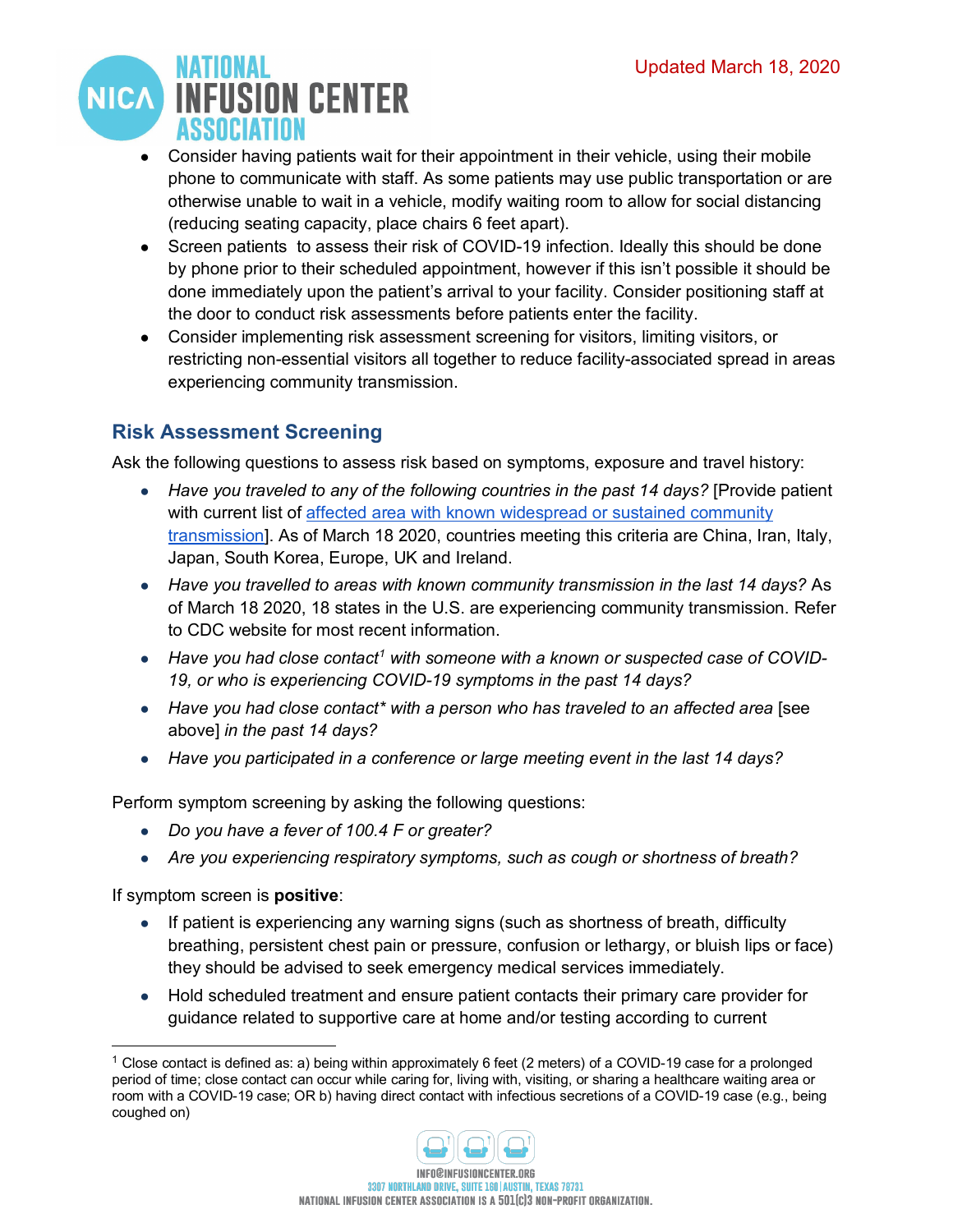

local/state public health department guidance. Remind patients not to present to their providers office or the emergency department to request testing-- they should call ahead.

If symptom screen is **negative**[2](#page-2-0) but exposure screen **positive**:

- Consult with healthcare team (primary care provider, specialist, infusion prescriber) to evaluate risks vs. benefits of proceeding with infusion as scheduled. If appropriate and reasonable, consider postponing scheduled treatment until patient is outside of 14-day exposure window. Considerations for this decision should take into account the potential risk of administering an immunomodulating agent to a patient who may be infected but still in the incubation period, as well as potential exposure of other immunocompromised patients and staff in the infusion center to the SARS-CoV-2 virus. The decision to treat or postpone is ultimately up to the patient and their provider.
- If the decision is made that an asymptomatic patient with potential exposure will be treated in the infusion center, current CDC guidance indicates that Standard Precautions should be followed, and precautions related to COVID-19 are not required for staff. However, great care should be taken to protect other patients and staff from potential exposure to the SARS-CoV-2 virus. While not currently recommended by CDC, National Infusion Center Association believes the following considerations would be prudent:
	- Treat patient in private room if possible. If private rooms are unavailable, try to seat the patient away from other patients if possible.
	- Ask the patient to wear a mask when entering the facility, and/or if patient will be within 6 feet of another person.
	- Consider rescheduling asymptomatic exposed patients so their appointment slot doesn't overlap with non-exposed patients
	- Perform thorough decontamination of patient care area, including all surfaces that came in contact with the patient during their treatment.

## **Protect Employees**

- Reinforce Standard Precautions practices and rationale with staff.
- As always, practice diligent hand hygiene.
- Stay informed on the COVID-19 situation in your area and know how to contact your local health department.
- Provide staff with refresher training on [proper donning/doffing of PPE](https://www.cdc.gov/hai/pdfs/ppe/ppe-sequence.pdf)

<span id="page-2-0"></span><sup>&</sup>lt;sup>2</sup> It should be noted that per CDC: "In addition to cough and shortness of breath, nonspecific symptoms such as sore throat, myalgia, fatigue, nausea, and diarrhea have been noted as initial symptoms in some cases of COVID-19. These symptoms can have several alternative explanations; however, failure to identify and implement proper precautions in a healthcare setting for persons infected with COVID-19 can contribute to widespread transmission in that facility due to the presence of susceptible patients and close interactions with healthcare personnel. For this reason, a lower temperature of 100.0 F and the inclusion of mild and non-specific symptoms should be used by healthcare settings evaluating these patients to increase the ability to detect even mild cases of COVID-19."

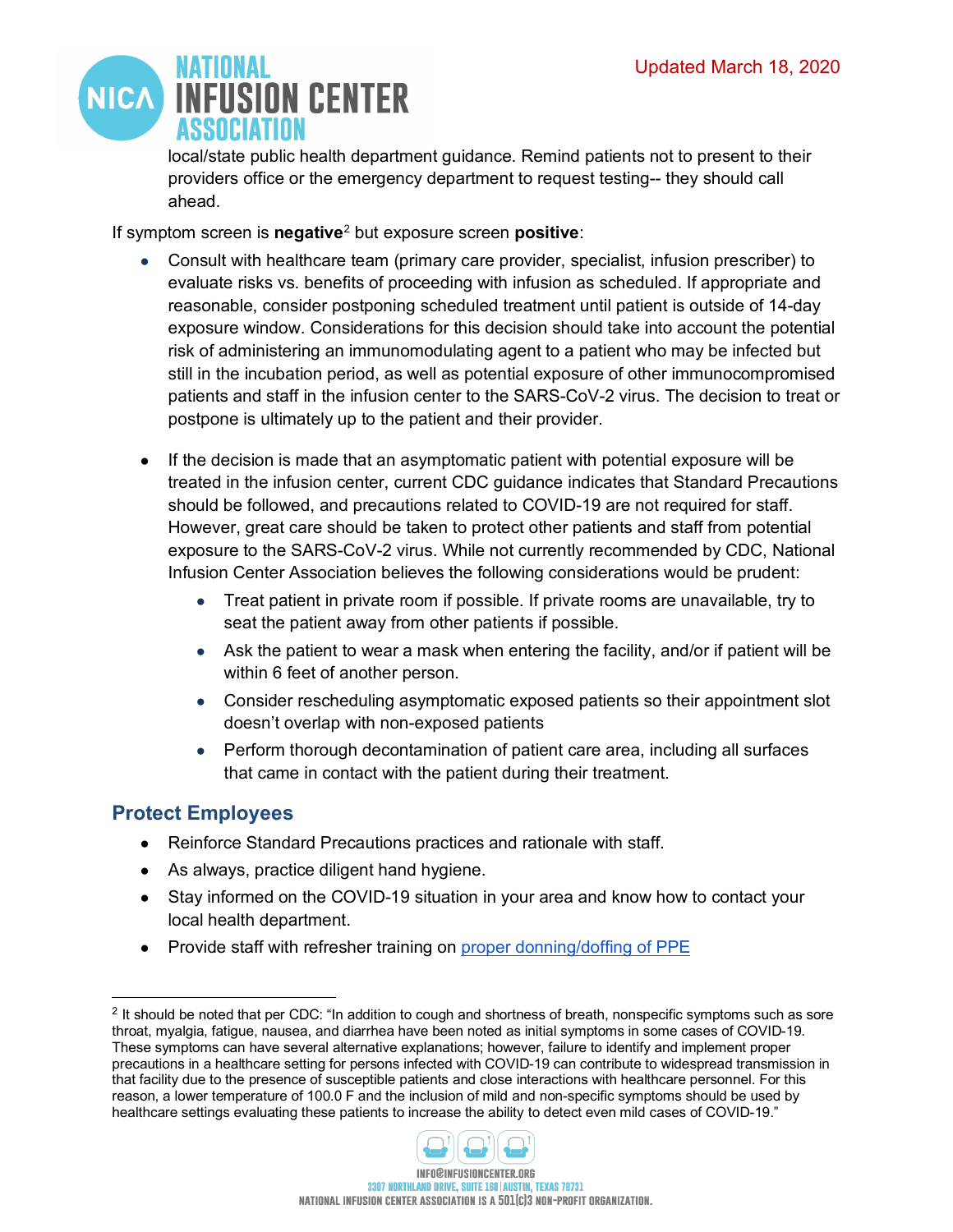

- Ensure hand sanitizer is readily available in patient care areas
- The same exposure risk screening used for patients should also be used to screen staff.
- Ask employees to self-monitor for symptoms and report illness to their employer right away. In areas experiencing community transmission, consider checking staff temperatures at the beginning and end of each shift.
- Insist staff go home and/or stay home if they are sick, and that calling out due to illness will not result in disciplinary actions.
- Do not require employees to provide a note from a healthcare provider to validate their illness or return to work. This would require employees with mild symptoms who would otherwise not seek medical attention to unnecessarily burden an extremely busy healthcare system (or to continue working while symptomatic).
- Consider extending clinic hours to allow for fewer patients to be treated at one time, allowing for social distancing.

## **Emergency Preparedness Plans**

As of March 11th, the World Health Organization has declared COVID-19 is now a pandemic. Healthcare facilities should take a proactive approach to planning and preparing for the "worst case scenario" in order to be well-positioned to take action when needed. Influenza pandemic plans are likely to be beneficial in the event of COVID-19 pandemic. Emergency preparedness plans are unique to each care setting and geographic location, however topics that may be addressed include:

- Identification of a response coordinator who will lead preparedness planning and plan implementation for the practice
- Identification of key public health points of contact
- Coordination with local/regional pandemic response groups
- Training plan to ensure staff have an understanding of the pandemic and their role in infection control and emergency management.
- Plan for screening/triaging patients, visitors and staff during communicable disease outbreaks
- [Strategies for management of scarce resources](https://www.cdc.gov/coronavirus/2019-ncov/hcp/ppe-strategy/index.html) (conservation, substitution, reuse, reallocation)

Infusion centers in particular should ensure their emergency preparedness plans include:

• Plans for medication storage and handling in the event of power disruption (public utilities are not expected to be impacted by COVID-19, however emergency preparedness plans may be implemented in other situations, such as natural disasters).

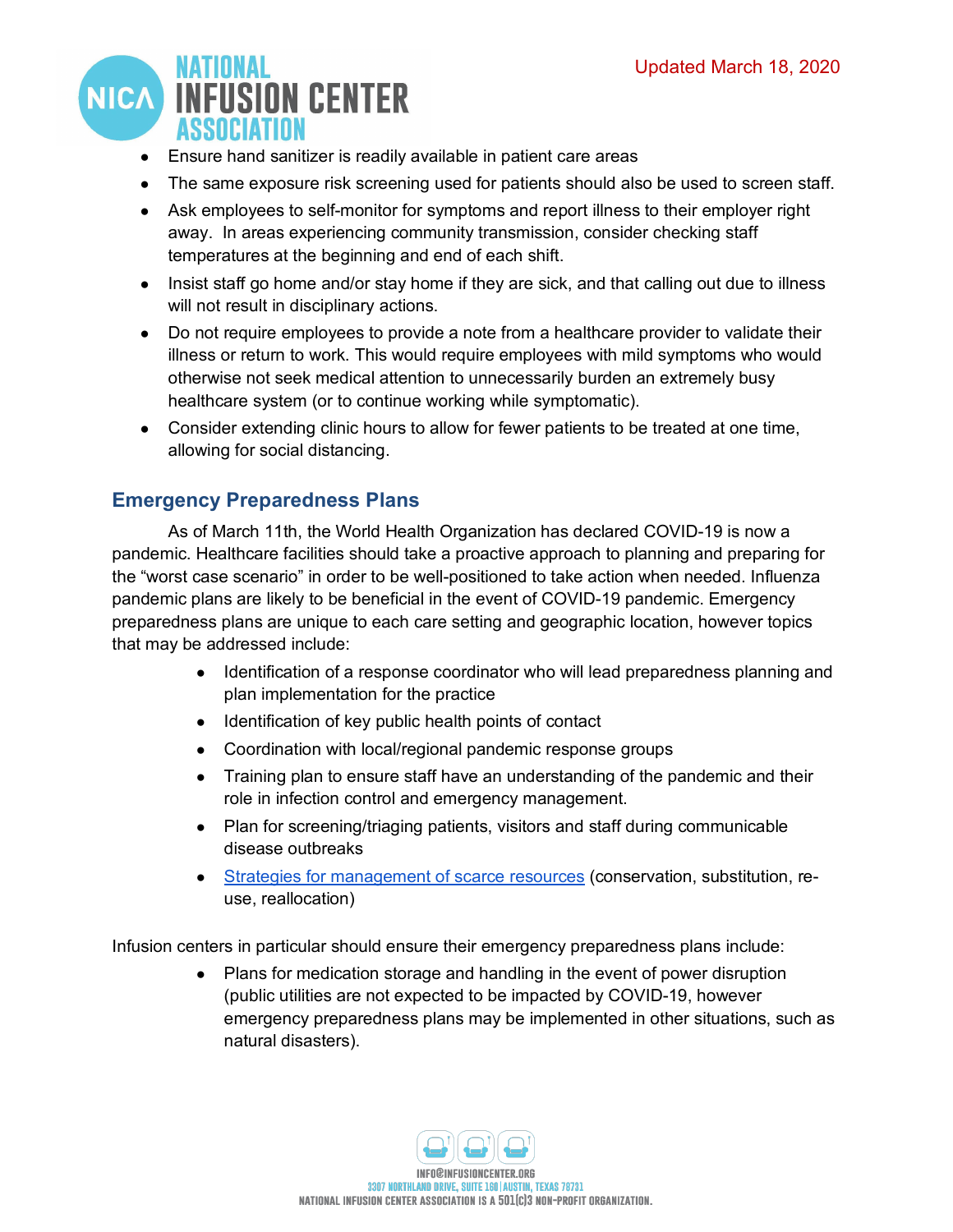

- Consideration for limiting non-essential treatments (e.g. "wellness treatments", elective vitamin infusions) to conserve supplies as well as mitigate the risk of facility-associated transmission in areas with sustained community transmission.
- Plan for the possibility of additional supply shortages as well as possible medication shortages such as IV fluids.

Guidance for developing emergency preparedness plans for ambulatory care settings can be found in the following resources:

- *Duty to Plan: Health Care, Crisis Standards of Care, and Novel Coronavirus SARS-CoV-2*, available at [https://nam.edu/duty-to-plan-health-care-crisis-standards-of-care-and](https://nam.edu/duty-to-plan-health-care-crisis-standards-of-care-and-novel-coronavirus-sars-cov-2/)[novel-coronavirus-sars-cov-2/](https://nam.edu/duty-to-plan-health-care-crisis-standards-of-care-and-novel-coronavirus-sars-cov-2/)
- *Medical Offices and Clinics Pandemic Influenza Planning Checklist*, available at [https://apic.org/wp](https://apic.org/wp-content/uploads/2019/02/MEDICAL_OFFICES_AND_CLINICS_PANDEMIC_INFLUENZA_PLANNING_CHECKLIST.pdf)[content/uploads/2019/02/MEDICAL\\_OFFICES\\_AND\\_CLINICS\\_PANDEMIC\\_INFLUENZ](https://apic.org/wp-content/uploads/2019/02/MEDICAL_OFFICES_AND_CLINICS_PANDEMIC_INFLUENZA_PLANNING_CHECKLIST.pdf) [A\\_PLANNING\\_CHECKLIST.pdf](https://apic.org/wp-content/uploads/2019/02/MEDICAL_OFFICES_AND_CLINICS_PANDEMIC_INFLUENZA_PLANNING_CHECKLIST.pdf)
- *FEMA- Developing and Maintaining Emergency Operations Plans: Comprehensive Preparedness Guide 101*, available at [https://www.fema.gov/media-library](https://www.fema.gov/media-library-data/20130726-1828-25045-0014/cpg_101_comprehensive_preparedness_guide_developing_and_maintaining_emergency_operations_plans_2010.pdf)[data/20130726-1828-25045-](https://www.fema.gov/media-library-data/20130726-1828-25045-0014/cpg_101_comprehensive_preparedness_guide_developing_and_maintaining_emergency_operations_plans_2010.pdf) [0014/cpg\\_101\\_comprehensive\\_preparedness\\_guide\\_developing\\_and\\_maintaining\\_eme](https://www.fema.gov/media-library-data/20130726-1828-25045-0014/cpg_101_comprehensive_preparedness_guide_developing_and_maintaining_emergency_operations_plans_2010.pdf) rgency operations plans 2010.pdf
- *Implementation of Mitigation Strategies for Communities with Local COVID-19 Transmission*, available at [https://www.cdc.gov/coronavirus/2019](https://www.cdc.gov/coronavirus/2019-ncov/downloads/community-mitigation-strategy.pdf) [ncov/downloads/community-mitigation-strategy.pdf](https://www.cdc.gov/coronavirus/2019-ncov/downloads/community-mitigation-strategy.pdf)

## **Additional Resources:**

- *CDC 2019 Novel Coronavirus Situation Summary*, available at <https://www.cdc.gov/coronavirus/2019-nCoV/summary.html>
- *Implementation of Mitigation Strategies for Communities with Local COVID-19 Transmission*, available at [https://www.cdc.gov/coronavirus/2019](https://www.cdc.gov/coronavirus/2019-ncov/downloads/community-mitigation-strategy.pdf) [ncov/downloads/community-mitigation-strategy.pdf](https://www.cdc.gov/coronavirus/2019-ncov/downloads/community-mitigation-strategy.pdf)
- *Guidance on Preparing Workplaces for COVID-19*, available at <https://www.osha.gov/Publications/OSHA3990.pdf>
- *Healthcare Personnel Preparedness Checklist for COVID-19* available at <https://www.cdc.gov/coronavirus/2019-ncov/downloads/hcp-preparedness-checklist.pdf>
- *Steps Healthcare Facilities Can Take Now to Prepare for Coronavirus Disease 2019*  available at [https://www.cdc.gov/coronavirus/2019-ncov/healthcare-facilities/steps-to](https://www.cdc.gov/coronavirus/2019-ncov/healthcare-facilities/steps-to-prepare.html)[prepare.html](https://www.cdc.gov/coronavirus/2019-ncov/healthcare-facilities/steps-to-prepare.html)

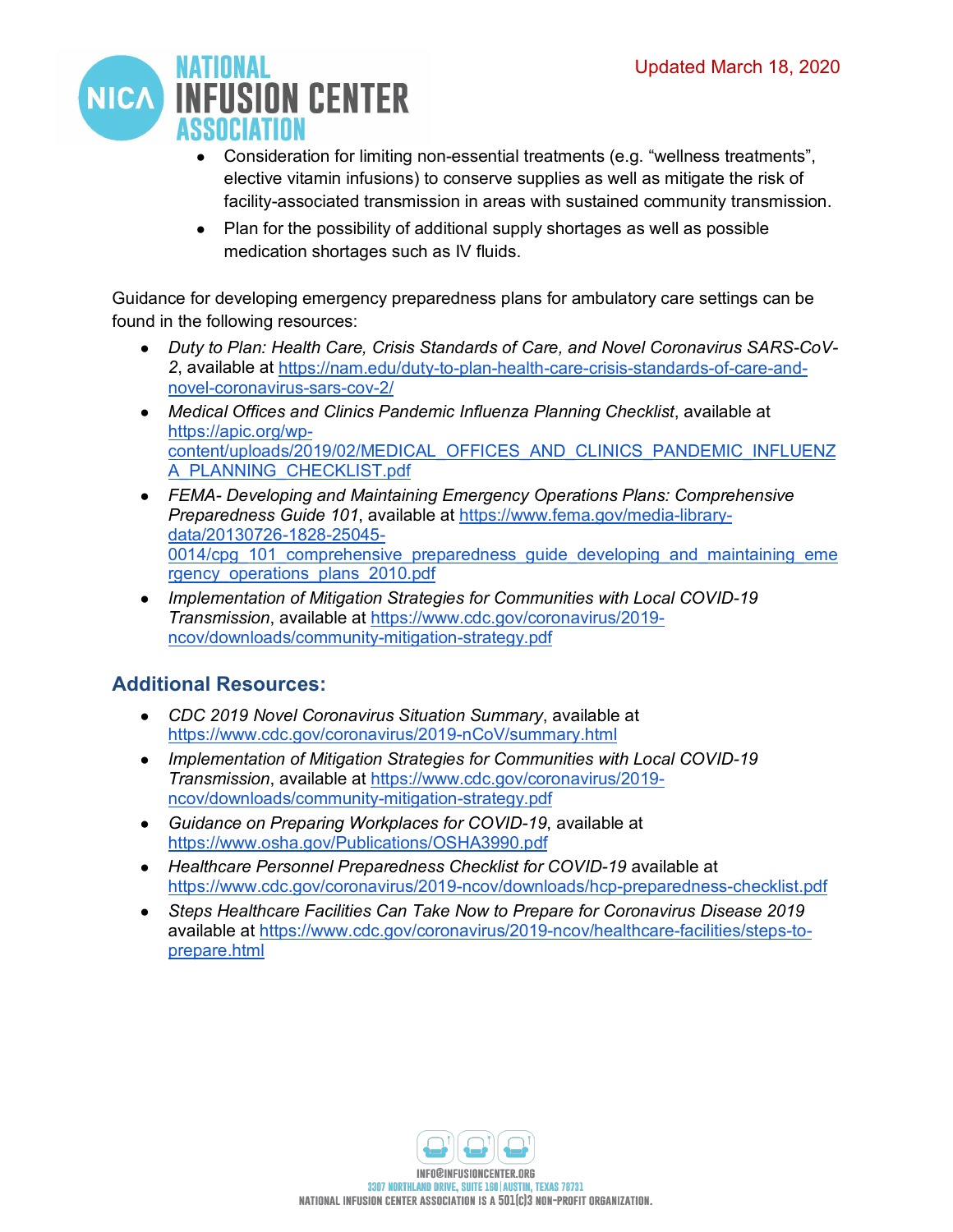

# **COVID-19: Frequently Asked Questions for Infusion Providers**

#### **What should we tell patients asking if they should continue to receive their infusions in light of COVID-19 community outbreaks?**

Many of the therapies administered at infusion therapy centers have immunomodulatory effects—they change the way the immune system works. Immunomodulators can act at different levels of the immune system, resulting in varying degrees of immunosuppression. This means that each therapy, combined with each individual patient's medical history, results in a different level of risk for each patient. This information, combined with COVID-19 activity data and guidance from local and state public health officials, should inform plan of care decisions made by healthcare providers for particular patients.

#### **Our distributors haven't been able to fill out orders for PPE. What are our options if this shortage continues?**

The global outbreak of COVID-19 has caused disruptions to overseas manufacturing, supply chains and delivery schedules. Additionally, public concern about transmission of COVID-19 has resulted in an unusually high volume of consumer purchases which. Healthcare facilities are also increasing purchase volumes in preparing to care for large numbers of infected patients. The decrease in supply coupled with a tenfold increase in demand has resulted in supply shortages which are estimated to last 3-4 months. Strategies to combat this shortage are underway, including plans for global surge manufacturing, and consideration of releasing stockpiles of N95 respirators and other PPE that have exceeded their shelf-life. The following actions are recommended during the PPE supply shortage:

- Review CDC guidance regarding conventional, contingency and crisis alternative strategies for [optimizing the supply of PPE.](https://www.cdc.gov/coronavirus/2019-ncov/hcp/ppe-strategy/index.html)
- Conserve available supplies and maximize efficacy by providing ongoing staff training regarding when PPE is needed, what type of PPE is needed, and [how to properly put](https://www.cdc.gov/hai/pdfs/ppe/ppe-sequence.pdf)  [on and take off PPE.](https://www.cdc.gov/hai/pdfs/ppe/ppe-sequence.pdf)
- Monitor facility inventory of PPE closely, and employ strategies to prevent losses by theft, damage, or accidental loss.

#### **Should the infusion center staff wear N95 respirators when caring for all patients during this outbreak, just in case?**

No, PPE should only be worn by healthcare personnel caring for patients with a known or suspected SARS-CoV-2 infection. Healthcare workers who are caring for patients with known or suspected SARS-CoV-2 infections should follow transmission-based precautions, wearing eye protection, masks, gowns, and gloves. Patients with suspected or confirmed SARS-CoV-2 should wear a facemask while being evaluated. Due to the shortage of respirators (N95

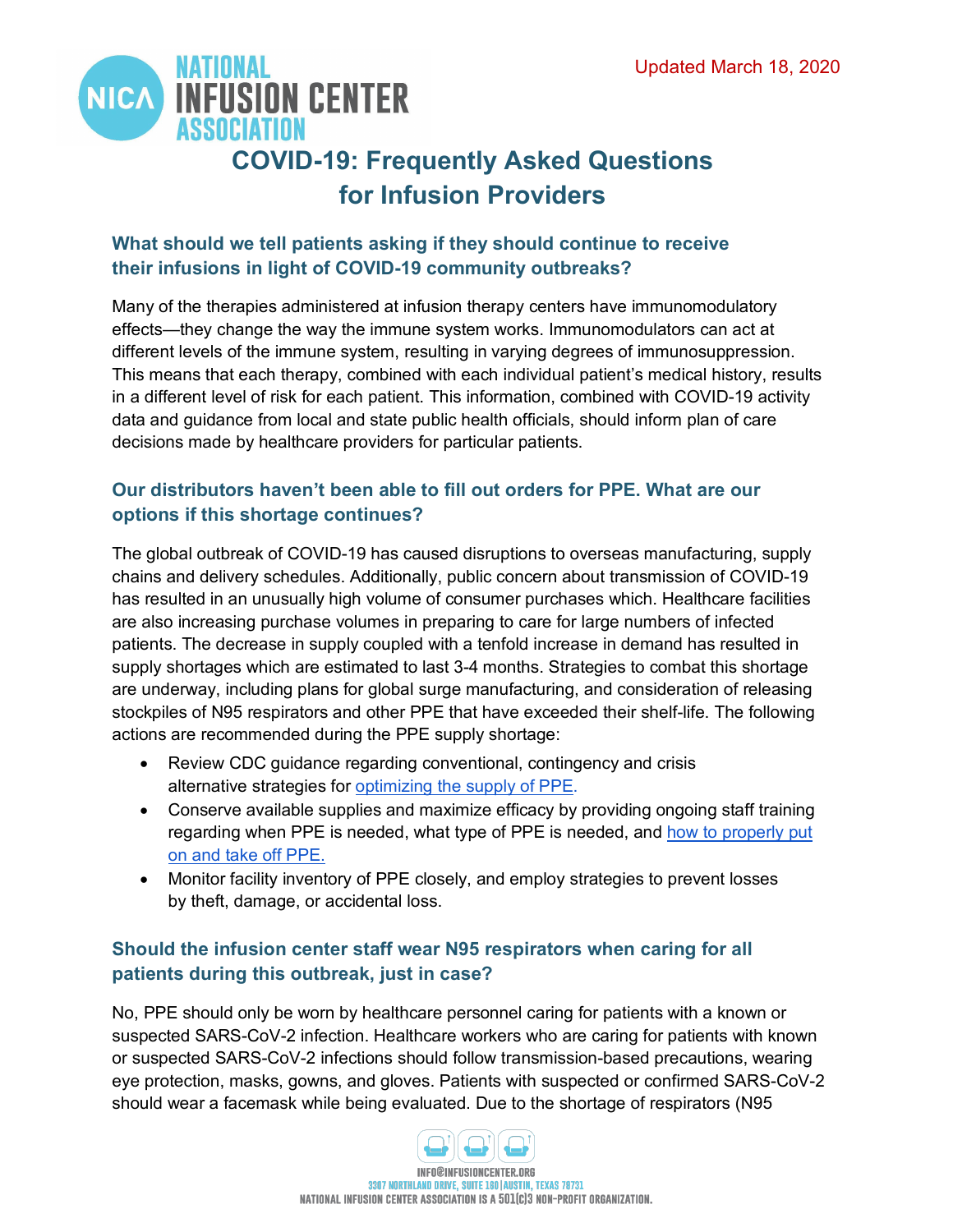

masks), their use should be prioritized for settings where aerosol-generating procedures are performed<sup>[1](#page-6-0)</sup>. Knowledge of COVID-19 transmission changes very frequently, as does the regional supply chain for PPE; consult the [CDC Infection Prevention and Control](https://www.cdc.gov/coronavirus/2019-ncov/infection-control/control-recommendations.html?CDC_AA_refVal=https%3A%2F%2Fwww.cdc.gov%2Fcoronavirus%2F2019-ncov%2Fhcp%2Finfection-control.html)  [Recommendations](https://www.cdc.gov/coronavirus/2019-ncov/infection-control/control-recommendations.html?CDC_AA_refVal=https%3A%2F%2Fwww.cdc.gov%2Fcoronavirus%2F2019-ncov%2Fhcp%2Finfection-control.html) for the latest updates.

#### **Do we need to buy a special disinfectant to kill the SARS-CoV-2 virus?**

Review the [EPA's list of Registered Antimicrobial Products for Use Against Novel Coronavirus](https://www.epa.gov/pesticide-registration/list-n-disinfectants-use-against-sars-cov-2)  [SARS-CoV-2, the Cause of COVID-19](https://www.epa.gov/pesticide-registration/list-n-disinfectants-use-against-sars-cov-2) to determine if the product(s) used in your facility are effective against SARS-CoV-2. In addition to choosing an effective product, it is very important to follow the manufacturer's instructions on the product label; **allow the product to stay on surfaces for the full recommended contact time** (the amount of time the disinfectant is in direct contact with the surface/item to be disinfected). If the disinfectant air dries or is wiped dry before the contact time is reached, it may not provide the required level of disinfection.

#### **What should we do if we identify a patient who may meet criteria for COVID-19 testing?**

As community transmission is now confirmed in 18 states in the U.S., clinicians should use their judgement to determine if a patient has signs and symptoms of COVID-19 and should be considered [a person under investigation.](https://www.cdc.gov/coronavirus/2019-nCoV/hcp/clinical-criteria.html) Factors may include:

- Presence of fever and/or symptoms of a respiratory illness (cough, shortness of breath)
- Recent history of travel to an affected area with known sustained community [transmission](https://www.cdc.gov/coronavirus/2019-ncov/travelers/after-travel-precautions.html) (as of March 18, 2020, countries meeting this criteria are China, Iran, Italy, Japan, South Korea, most of Europe, the UK and Ireland. This list changes frequently as information becomes available)
- Close contact<sup>[2](#page-6-1)</sup> with a known COVID-19 positive person within 14 days of symptom onset
- Close contact with a person who has traveled to an affected area within 14 days of symptom onset

Clinicians should immediately implement [recommended infection prevention and control](https://www.cdc.gov/coronavirus/2019-ncov/infection-control/control-recommendations.html)  [practices](https://www.cdc.gov/coronavirus/2019-ncov/infection-control/control-recommendations.html) if a patient is suspected of having COVID-19. In outpatient settings, this includes providing the patient with a mask, and escorting them to a private room to separate them from other patients while conducting a risk assessment. Healthcare providers should then contact internal infection control personnel as well as their [local](https://www.naccho.org/membership/lhd-directory) or [state](http://state/) health departments to discuss patients they suspect meet criteria for testing.

<span id="page-6-1"></span><sup>&</sup>lt;sup>2</sup> Close contact is defined as: a) being within approximately 6 feet (2 meters) of a COVID-19 case for a prolonged period of time; close contact can occur while caring for, living with, visiting, or sharing a healthcare waiting area or room with a COVID-19 case; OR b) having direct contact with infectious secretions of a COVID-19 case (e.g., being coughed on)



<span id="page-6-0"></span><sup>1</sup> Aerosol generating procedures include intubation, administration of nebulizer treatments, and airway suctioning.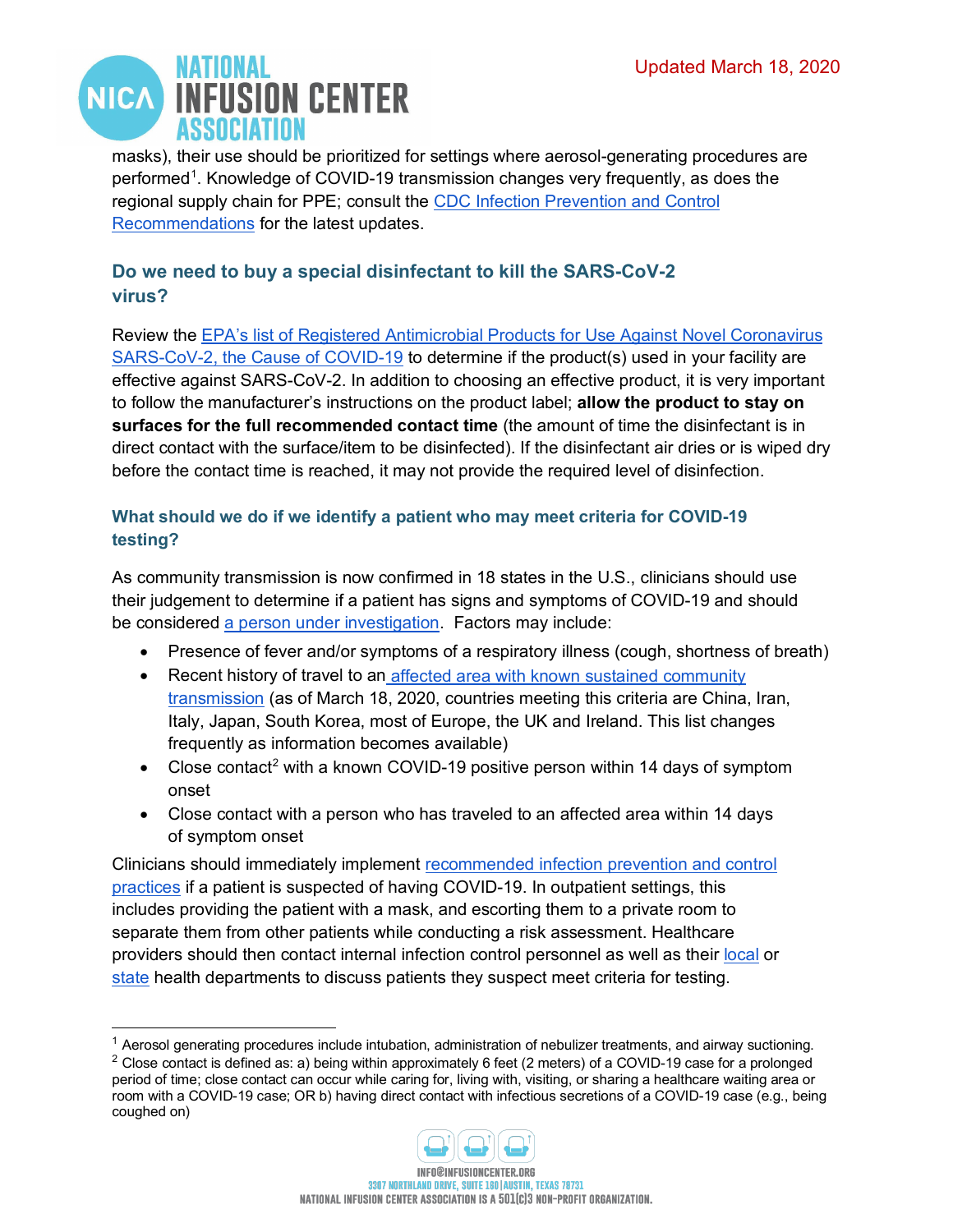

## **COVID-19: Frequently Asked Questions for Infusion Patients**

PLEASE NOTE: This document contains general information which may not be applicable to all patients, facilities, communities, and circumstances.

- Infusion providers are encouraged to modify the content to reflect information, which is accurate and specific to your facility, institutional policy, and your local/state health department recommendations.
- Patients are encouraged to contact their healthcare provider with additional questions or for more specific guidance.

#### **My community is experiencing an outbreak of COVID-19, and I know my medication can make me more likely to get sick. Should I skip my infusions until this outbreak is over?**

Different infusion therapies affect the immune system in different ways, which means some medications will weaken the immune system more than others. Also, it is important to remember that infusion medications are meant to be given on a set schedule to control the progression of disease. For this reason, it is important to **communicate with your provider to discuss your specific case and determine a plan that balances the risks and benefits of receiving your prescribed therapy** during a community outbreak of COVID-19. As always, you should not stop receiving your infusions without first consulting your healthcare team.

#### **What should I do if I am experiencing fever, cough or other signs of illness and have an upcoming appointment at an infusion center?**

Many of the treatments administered at infusion centers work with your immune system to control your disease, so much of the time you should not receive your treatment if you are experiencing any type of illness. In areas with community transmission, your provider may also want to know if someone in your household or a close contact is sick. **Please call your infusion center or healthcare provider BEFORE YOUR APPOINTMENT to discuss your situation** and determine the best way to keep you healthy and prevent spreading illness to others.

#### **What is my risk of getting COVID-19 at my infusion center?**

Infusion centers are experienced in caring for patients with weakened immune systems, so most likely they already have infection prevention plans in place to keep patients safe. Infection prevention plans are used all year, every year, to protect patients and healthcare workers from illnesses like the common cold and the flu. Your infusion center's Infection Prevention Plan should include things like:

• Disinfecting all patient care equipment (i.e. blood pressure cuffs, infusion chairs, IV pumps) between patient use